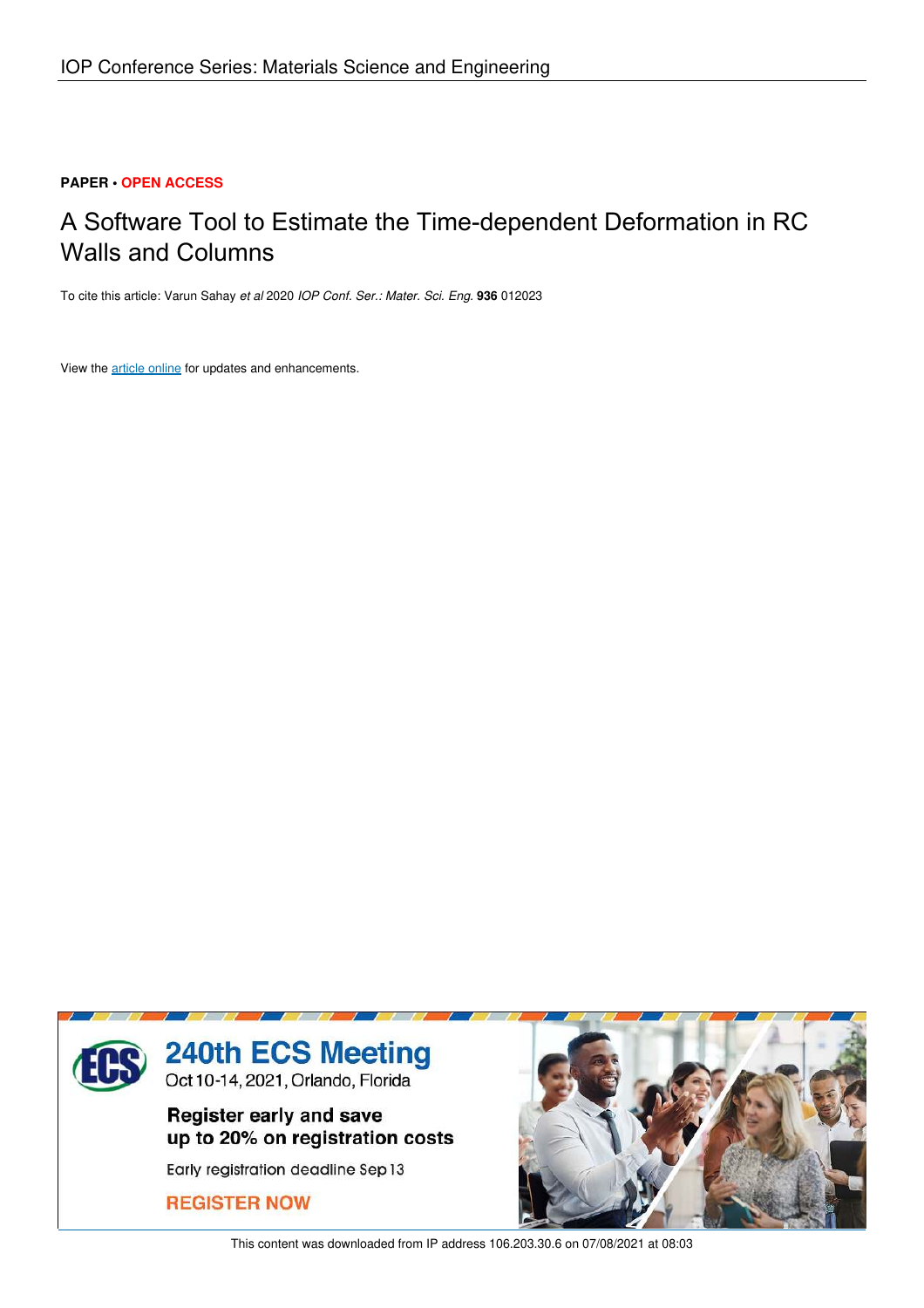# **A Software Tool to Estimate the Time-dependent Deformation in RC Walls and Columns**

# **Varun Sahay\* , M N Shariff and Devdas Menon**

Indian Institute of Technology Madras, Chennai, Tamil Nadu, India

\*[varunsahay19@gmail.com](mailto:varunsahay19@gmail.com) 

**Abstract.** Tall reinforced concrete (RC) buildings are sensitive to time-dependent effects which arise due to creep and shrinkage. In this study, a software tool has been developed to estimate the time-dependent deformations in RC walls and columns. The program can invoke the ACI 209, EC 2, IS 1343 and *fib* MC 10 models to determine the creep and shrinkage in plain concrete. In order to include the effects of longitudinal reinforcement, two alternative methods have been explored: (i) effective modulus method and (ii) one-dimensional boundary value problem method. The effect of variable environment is included using the principle of superposition, which is valid within the linear creep domain. The program is written on the Python platform and can be used on any Windows machine. The program is validated using tests reported in the literature. The program is capable of accepting input of a linear elastic one-step-analysis from standard commercial software like ETABS and StaadPro. This program requires minimal input from the user, such as the grade of concrete, rate of loading and time at which the deformations are to be evaluated. The time-dependent deformations are evaluated for each column or wall and the super-elevation levels for each story are presented in a chart form, which serves as a design aid for the engineers and can be readily used by the site construction team.

## **1. Introduction**

Creep and shrinkage of the concrete depend on the dimensions of the element, the ambient relative humidity and the composition of the concrete. Additionally, creep is also dependent on the magnitude of sustained load, the maturity of the concrete when the load is first applied and the duration of the loading [1]. It is imperative to estimate the time-dependent deformation due to creep and shrinkage in reinforced concrete (RC) columns with reasonable accuracy to assure safety and serviceability of highrise buildings, pylons of cable-stay bridges and other creep sensitive structures [2]. If not adequately accounted for in the design, these time-dependent deformations result in serviceability issues such as slab-beam deflections, cracking of partitions and failure of other non-structural elements [3]. The timedependent deformations calculated using the existing commercial software often ignore the effect of reinforcements and hence they have a considerable deviation from the observed values in the real structures. Through this study, an effort has been made to develop a software tool that could estimate these strains with higher accuracy by incorporating the use of effective modulus method and onedimensional boundary value problem method [4,5]. Any one of the methods can be employed as per the convenience of the design engineer. In both methods, the effect of steel is considered assuming strain compatibility (perfect bond) between concrete and steel. In the effective modulus method, steel's restraining effect on creep and shrinkage deformations is included in the equilibrium equations, and the modulus of elasticity of concrete is modified using the creep coefficient calculated at every time increment. The one-dimensional boundary value problem method is an exact method to determine the time-dependent deformations, which is recently developed, wherein a linear viscoelastic constitutive law for concrete is considered. The reinforcing steel and concrete are considered to be in a parallel

Content from this work may be used under the terms of theCreative Commons Attribution 3.0 licence. Any further distribution of this work must maintain attribution to the author(s) and the title of the work, journal citation and DOI. Published under licence by IOP Publishing Ltd 1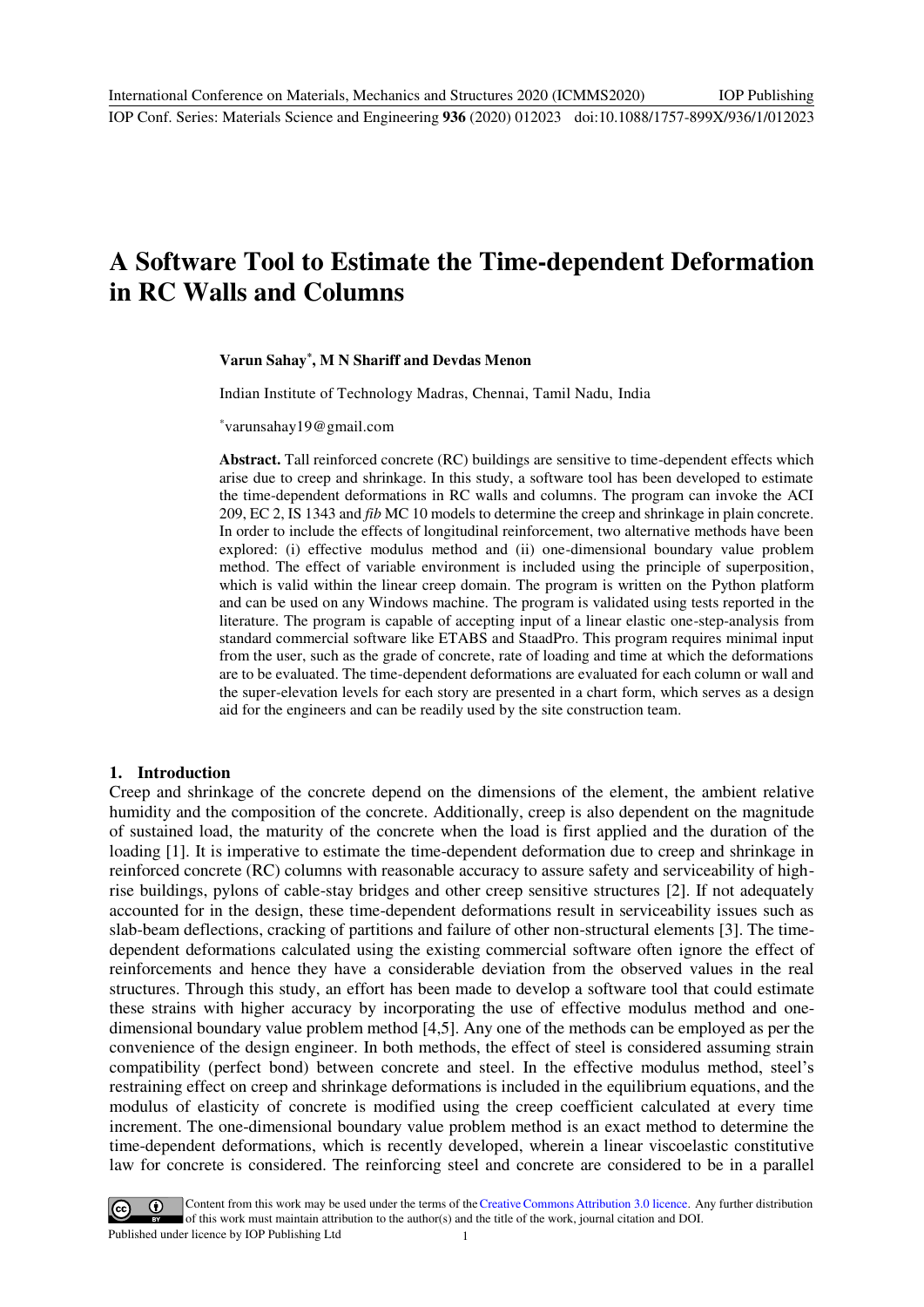arrangement. A software tool has been developed on the Python platform, which can be a useful tool while designing and construction of tall RC buildings using the above two methods.

## **2. Models for predicting the creep and shrinkage strains in plain concrete**

The software evaluates the creep and shrinkage induced time-dependent deformation on plain concrete using the models as per ACI209, EC2, IS1343 and *fib* MC 10. The choice of using any one of the models is given to the user. The software can either use the effective modulus method or the one-dimensional boundary value problem method to include the effect of longitudinal reinforcements.

### *2.1. ACI 209R-92 model* [6]

This model predicts the shrinkage strain  $\varepsilon_{sh}(t,t_c)$ , where *t* (in days) is the age of concrete and  $t_c$  (in days) is the age of concrete at the start of drying or the end of initial curing, using the equation below-

$$
\varepsilon_{sh}(t,t_c) = \frac{(t-t_c)^{\alpha}}{f + (t-t_c)^{\alpha}} \cdot \varepsilon_{shu}
$$
 (1)

here, *f* (in days) and *α* are constants for a given shape and size of the member and  $\varepsilon_{\text{shu}}$  is the ultimate shrinkage strain. The values of *εshu, f* and *α* depend on factors like age of curing *tc,* relative humidity, *V/S* of the member, the slump of concrete, percentage of fine aggregates, cement content of concrete and percentage of air in concrete. The detailed expressions to evaluate can be found in Appendix A of the code.

The stress-dependent strain is evaluated as-

$$
\varepsilon_{cr} + \varepsilon_i = J(t, t_0) \sigma_c \tag{2}
$$

here,  $\varepsilon_c$  =creep strain at the time *t* considered;  $\varepsilon_i$  =Initial elastic strain at the time of loading;  $\sigma_c$  =stress applied to the concrete at the time of loading.

 $J(t,t_0)$  is the Compliance function and is defined as-

$$
J(t, t_0) = \frac{1 + \phi(t, t_0)}{E_{\text{cm}t_0}}
$$
 (3)

where,  $E_{cmto}$  is the elastic modulus of concrete (in MPa) at the time of loading  $t_0$  (in days) and  $\phi(t,t_0)$  is the creep coefficient which is the ratio of creep strain to the elastic strain at the beginning of loading *t<sup>0</sup>* (in days).

The creep coefficient  $\phi(t,t_0)$  is calculated using the equation below –

$$
\phi(t, t_0) = \frac{(t - t_0)^{\Psi}}{d + (t - t_0)^{\Psi}} \phi_u
$$
\n(4)

*d,*  $\psi$  and  $\phi(t,t_0)$  depend on the time of loading  $t_0$ , relative humidity, *V/S* ratio, the slump of concrete, percentage of fine aggregates and air content in the concrete. The detailed expression of which can be found in the code.

## *2.2. EC2 model and IS 1343 model* [7,8]

The total shrinkage strain  $(\epsilon_{sh})$ , according to this model, consists of two parts- the drying shrinkage strain  $(\epsilon_{cd})$  and the autogenous shrinkage strain  $(\epsilon_{ca})$ .

$$
\varepsilon_{sh} = \varepsilon_{cd} + \varepsilon_{ca} \tag{5}
$$

Drying shrinkage strain when the age of concrete is *t* (in days), is evaluated using the expression-

$$
\varepsilon_{cd}(t) = \frac{(t - t_s)}{(t - t_s) + 0.04\sqrt{h_0^3}} k_h \varepsilon_{cd,0}
$$
\n(6)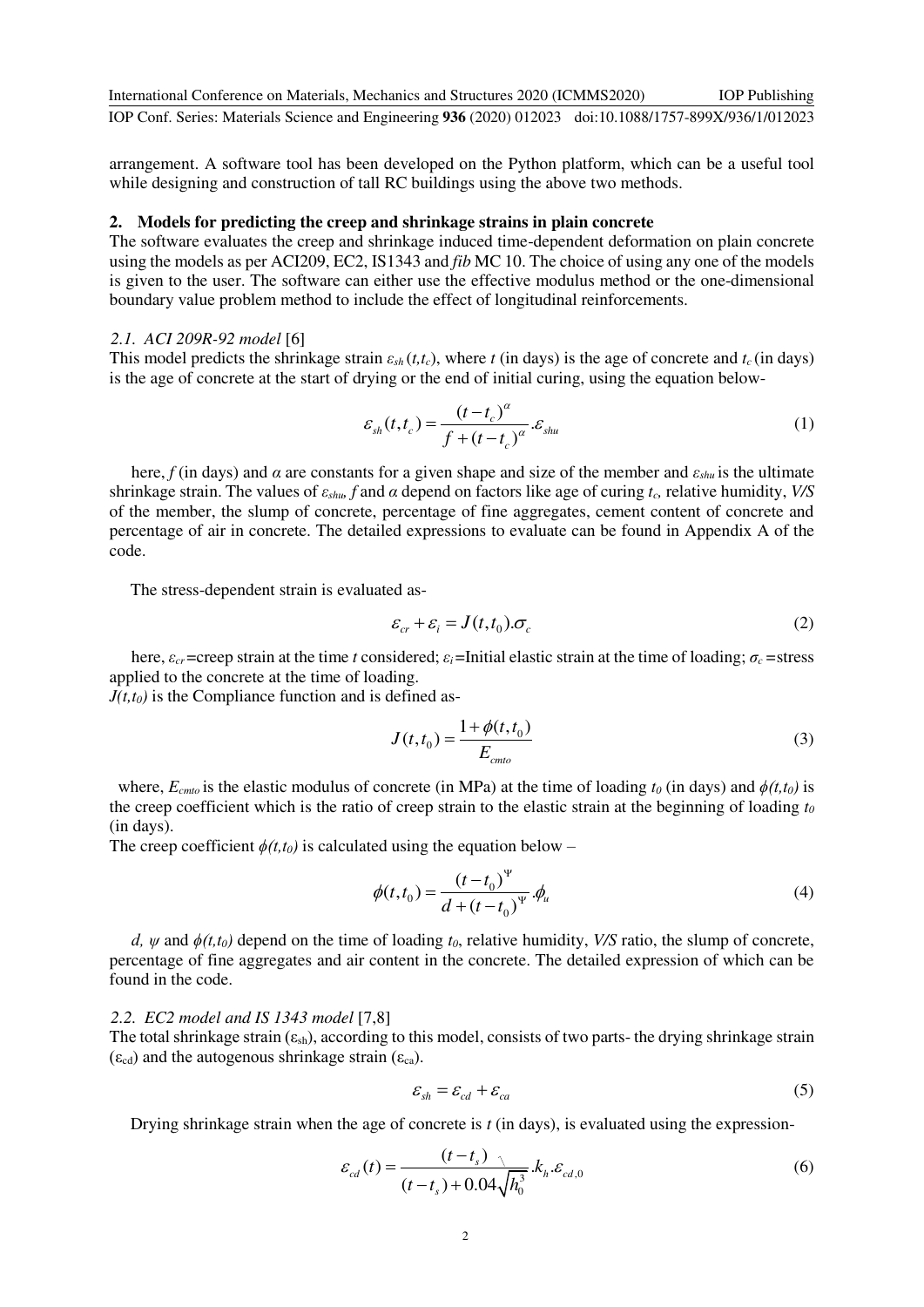International Conference on Materials, Mechanics and Structures 2020 (ICMMS2020) IOP Conf. Series: Materials Science and Engineering **936** (2020) 012023 doi:10.1088/1757-899X/936/1/012023 IOP Publishing

Here,  $k_h$  is a coefficient which depends on the notional size  $h_0=2A/du$  of the concrete member,  $A_c$  is the cross-sectional area of concrete, *u* is the perimeter of that part of the cross-section which is exposed to drying, *ts* is the age of concrete at the start of drying shrinkage which is normally the end of curing.

The basic drying shrinkage strain (*εcd,0*) depends on RH, Mean compressive strength of concrete and the cement type. The detailed expressions can be obtained from Annex B of the Code.

The expression for the Autogenous Shrinkage strain when the age of loading is t (in days) is given by

$$
\varepsilon_{ca}(t) = (1 - e^{-0.2t^{0.5}}). \varepsilon_{ca}(\infty)
$$
\n<sup>(7)</sup>

$$
\varepsilon_{ca}(\infty) = 2.5 \times 10^{-6} (f_{ck} - 10)
$$
\n(8)

here, *fck* is the characteristic compressive strength of concrete (in MPa) The creep strain is evaluated using the following expression-

$$
\varepsilon_{cr}(t,t_0) = (\varphi(t,t_0)) \cdot (\sigma_c / E_c)
$$
\n(9)

where,  $\sigma_c < 0.45 f_{ck}(t_0)$  and  $E_c$  is the tangent modulus of elasticity of concrete under compression.  $\varphi(t,t_0)$  is the creep coefficient and is evaluated using the expression-

$$
\varphi(t, t_0) = \varphi_0 \cdot \left[ \frac{(t - t_0)}{\beta_H + t - t_0} \right]^{0.3}
$$
\n(10)

 here *φ0* is the notional creep coefficient, which depends on RH, mean compressive strength of concrete and the age of concrete at the time of loading  $t_0$  and  $\beta_H$  depends on RH, detailed expressions of which can be obtained from the respective codes. It is crucial to note that though the basic governing equations in the above two models are the same, the expressions for the calculations of certain constants such as  $\varphi_0$ ,  $\beta_H$  and  $E_c$  are different in these two models.

#### *2.3. fib MC 10 model* [9]

The total shrinkage strain,  $\varepsilon_{cs}(t,t_s)$ , consists of two parts, basic shrinkage,  $\varepsilon_{cbs}(t,t_s)$ , which occurs even in the absence moisture loss and drying shrinkage, *εcds(t,ts),* which is the additional shrinkage in case of moisture loss*.*

$$
\varepsilon_{cs}(t, t_s) = \varepsilon_{obs}(t, t_s) + \varepsilon_{cds}(t, t_s)
$$
\n(11)

$$
\varepsilon_{\text{cbs}}(t) = (1 - e^{-0.2\sqrt{t}}). \varepsilon_{\text{cbs0}}(f_{\text{cm}})
$$
\n(12)

$$
\varepsilon_{cds}(t,t_s) = \left[\frac{(t-t_s)}{0.035h^2 + (t-t_s)}\right]^{0.5} . \varepsilon_{cds0}(f_{cm}).\beta_{RH}(RH)
$$
\n(13)

here, *t<sup>s</sup>* is the age of concrete at the start of drying (in days), *fcm* is the mean compressive strength (in MPa) of concrete at the age of 28 days, *t* is the age of concrete (in days) at which the strains are to be calculated, *RH* is the relative humidity of the ambient atmosphere (in %), and *h* is the notional size (in mm) =  $2.A$ /*u*, the detailed expression for  $\beta_{RH}(RH)$ ,  $\varepsilon_{cds0}(f_{cm})$  and  $\varepsilon_{cds0}(f_{cm})$  can be obtained from section-5.1.9.4.4 of *fib* Model Code for Concrete Structures 2010.

The expression for evaluating the stress-dependent strain  $\varepsilon_{c\sigma}(t,t_0)$  at a time *t* (in days) is given by-

$$
\varepsilon_{c\sigma}(t,t_0) = \sigma_c(t_0) \cdot \left[ \frac{1}{E_{ci}(t_0)} + \frac{\varphi(t,t_0)}{E_{ci}} \right] = \sigma_c(t_0) \cdot J(t,t_0)
$$
\n(14)

here,  $J(t,t_0)$  is the creep compliance or the creep function,  $E_{ci}(t_0)$  is the elastic modulus of concrete at the time of loading. *Eci* is the elastic modulus of concrete at the age of 28 days. The expression for the variation of *Eci* with time can be obtained from the code.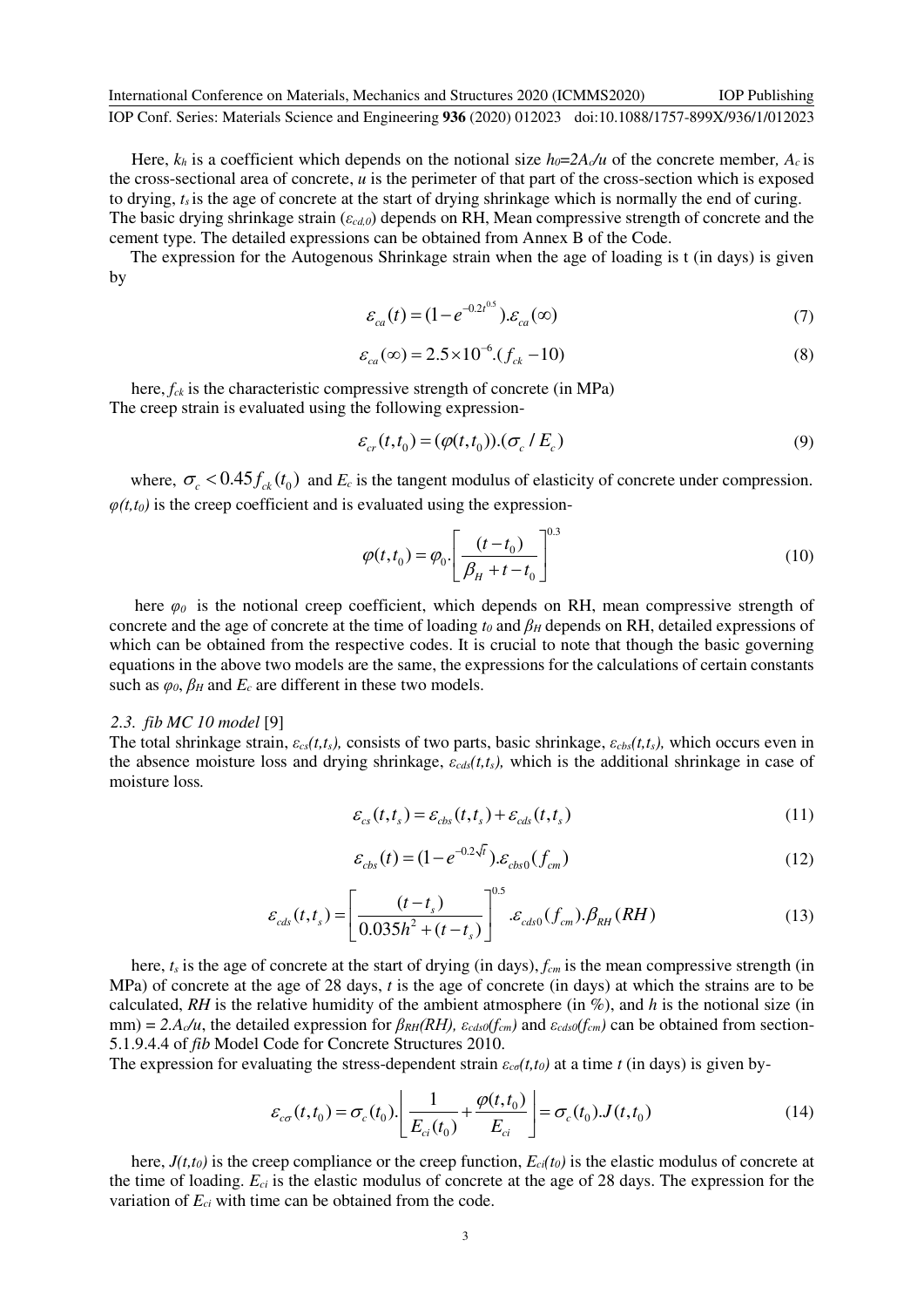The creep coefficient  $\varphi(t,t_0)$ , consists of two components, basic creep coefficient,  $\varphi_{bc}(t,t_0)$  and drying creep coefficient  $\varphi_{dc}(t,t_0)$ , which are estimated by the expressions,

$$
\varphi(t, t_0) = \varphi_{bc}(t, t_0) + \varphi_{dc}(t, t_0)
$$
\n(15)

$$
\varphi_{bc}(t,t_0) = \ln\left(\left(\frac{30}{t_{0,adj}} + 0.035\right)^2 \cdot (t - t_0) + 1\right) \cdot \beta_{bc}(f_{cm})
$$
\n(16)

$$
\varphi_{dc}(t,t_0) = \beta_{dc}(f_{cm}) \cdot \beta(RH) \cdot \beta_{dc}(t_0) \cdot \left[ \frac{(t-t_0)}{\beta_h + (t-t_0)} \right]^{\gamma(t_0)} \tag{17}
$$

here, *RH* is the relative humidity in the ambient environment (in %),  $f_{cm}$  is the mean compressive strength of concrete at the age of 28 days (in MPa), *t0,adj* is the adjusted age at loading (in days) and *h* is the notional size of the concrete member (in mm). The detailed expressions for  $β(RH)$ ,  $β_{dc}(t_0)$ ,  $β_{bc}(f_{cm})$ and *βdc(fcm)* can be obtained from section-5.1.9.4.3 of *fib* Model Code for Concrete Structures 2010*.* 

## **3. Methods for including the effect of reinforcement in RC**

The software can implement two alternative methods to include the effect of reinforcements.

### *3.1. Effective modulus method* [4]

The effective concrete modulus is given by the expression-

$$
E_{\text{eff}} = \frac{E_{\text{ci}}}{(1 + \nu_t)}\tag{18}
$$

where,  $E_{\text{eff}}$ =effective concrete modulus at the time *t* (in days) considered,  $E_{\text{ci}}$ = concrete modulus at the time of loading (taken as 28-day concrete modulus), *υ<sub>t</sub>*=creep coefficient at time *t*, *t* is the time after loading (in days).

The *fib* MC 10 Model uses *Eci* at two different time instances in its expression of the compliance function. To account for this *Eeff* has been derived considering strain compatibility between steel and concrete and the obtained expression is given by-

$$
E_{\text{eff}} = \frac{E_{ci} E_{ci}(t_0)}{(E_{ci} + v_t.E_{ci}(t_0))}
$$
\n(19)

here,  $E_{ci}(t_0)$  is the concrete modulus at the time of loading.

By this method, the basic equations for prediction of creep, shrinkage and total strains are–

$$
\varepsilon_{initial} + (\varepsilon_{creep})_t = \frac{P}{[A_g(1-\rho_g) + A_g \rho_g n_{\text{eff}}] \cdot E_{\text{eff}}}
$$
(20)

$$
(\varepsilon_{shrinkage})_t = (\varepsilon_{sh})_t - \frac{(\varepsilon_{sh})_t E_s A_g \rho_g}{[A_g (1 - \rho_g) + A_g \rho_g n_{eff}].E_{eff}}
$$
(21)

$$
(\varepsilon_{total})_t = \varepsilon_{initial} + (\varepsilon_{creep})_t + (\varepsilon_{shrinkage})_t
$$
 (22)

where, *(εcreep)<sup>t</sup>* = creep strain in the reinforced concrete member at time *t* (in days) considered, and  $n_{\text{eff}}$ =modular ratio at time *t* which is equal to *(E*<sub>*s*</sub>*/E*<sub>*eff</sub>), <i>E*<sub>*s*</sub> is the elastic modulus of steel,</sub>  $(\varepsilon_{shrinkage})$ *j*=shrinkage strain of the reinforced concrete member at time *t* considered,  $(\varepsilon_{sh})$ *t* =shrinkage strain as calculated for the plain concrete specimen with other parameters being the same, *(εtotal)t=* total strain of the reinforced specimen at the time *t* considered and *t* is the time after loading (in days).

#### *3.2. One-dimensional boundary value problem method* [5]

The creep, shrinkage and total strain in the reinforced specimen is given by-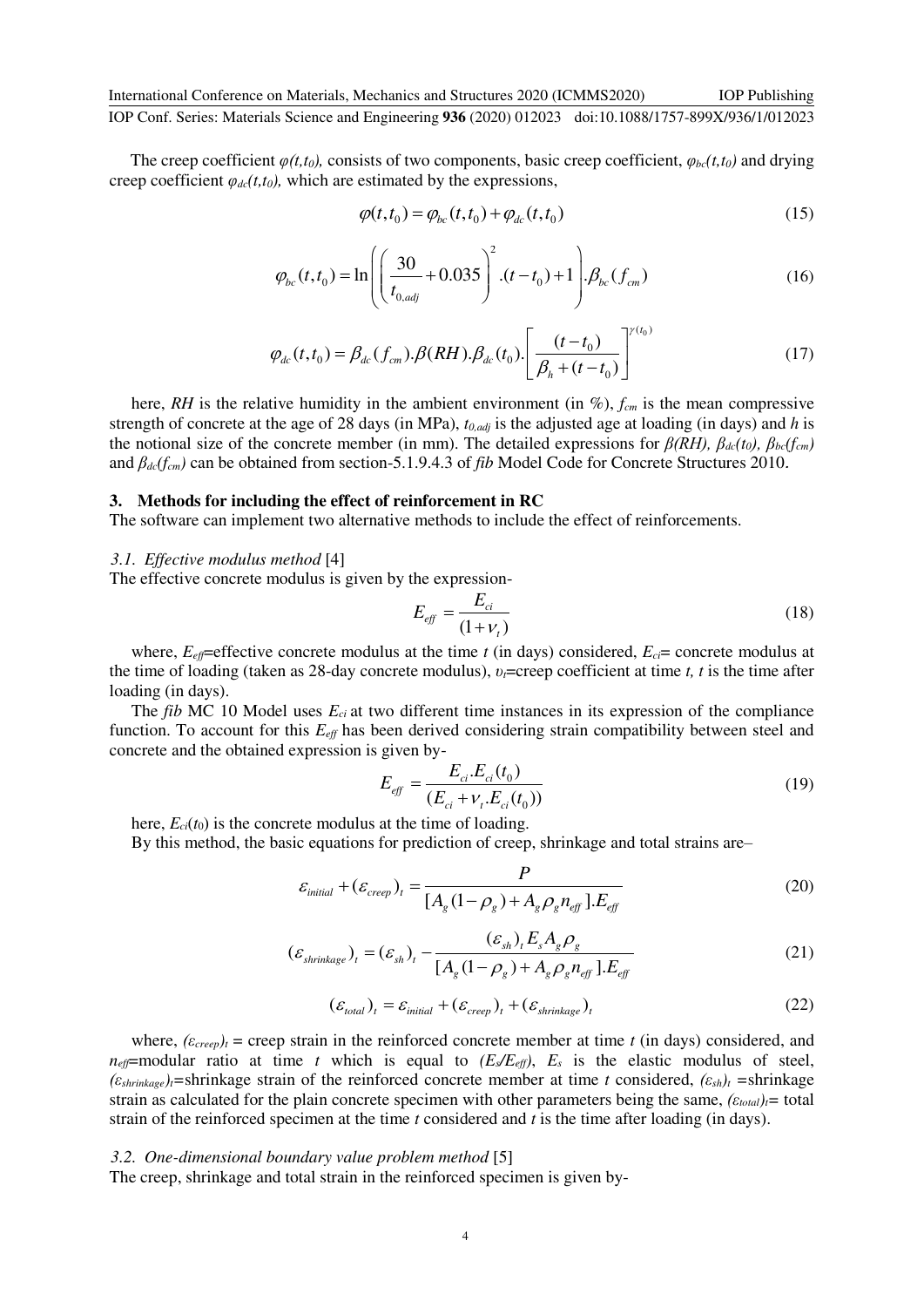International Conference on Materials, Mechanics and Structures 2020 (ICMMS2020) IOP Conf. Series: Materials Science and Engineering **936** (2020) 012023 doi:10.1088/1757-899X/936/1/012023 IOP Publishing

$$
\varepsilon_{\text{creep}}(t) = \mathcal{L}^{-1} \left[ \frac{s \mathcal{L}(J) [\mathcal{L}(P) - A_{s} E_{s} \mathcal{L}(\varepsilon_{\text{sh}})]}{\left[ A_{c} + A_{s} E_{s} s \mathcal{L}(J) \right]} \right]
$$
(23)

$$
\varepsilon_{\text{shrinkage}}(t) = L^{-1} \left[ \frac{sL(J)[-A_s E_s L(\varepsilon_{sh})]}{[A_c + A_s E_s S L(J)]} \right]
$$
\n(24)

$$
\varepsilon_{\text{total}}(t) = \varepsilon_{\text{creep}}(t) + \varepsilon_{\text{sh}} \tag{25}
$$

here, L is the Laplace transform of the respective functions, *s* is the Laplace transform variable and  $L^{-1}$  is the inverse Laplace transform of the respective functions.  $\varepsilon_{sh}$ =shrinkage strain as calculated for the plain concrete specimen with other parameters being the same, *εshrinkage(t)=*shrinkage strain in the reinforced specimen at the time considered; *εcreep(t)=*creep strain in the reinforced specimen at the time considered.

## **4. Results**

**CASE** 

The program (Creep And Shrinkage Estimator – CASE) has a user-friendly interface and invokes the respective predictive models as per their choice. It can accept inputs of a linear elastic one-step analysis from standard commercial software like ETABS and StaadPro. It can generate the plots showing deformations and strains in the queried section of the column as well as the deformations in the queried column at each story at a particular time. The loading is considered to be applied in a stepwise manner, which is the actual way in which columns are loaded in a real structure. These deformations can be used to provide the necessary extra elevations to the columns while construction to ensure that the actual dimensions are reasonably close to the design dimensions.

| Rate of Loading (in days):<br>Curing Time (in days):<br>Time till when strain data is required (in days): |                                       |
|-----------------------------------------------------------------------------------------------------------|---------------------------------------|
|                                                                                                           |                                       |
|                                                                                                           |                                       |
|                                                                                                           | Model:<br>--Select--                  |
| Cement Type:                                                                                              | $Type-I$ $-1$<br>--Select--           |
| Curing Type:                                                                                              | Moist $\longrightarrow$<br><b>ACI</b> |
| Mean Compressive Strength of Concrete after 28 days (in MPa):<br> 0                                       | Eurocode                              |
| Are Standard conditions maintained?:                                                                      | $No =$<br>IS                          |
| $V/S$ (in mm):<br>10                                                                                      | FIB                                   |
| 10<br>Relative Humidity (in decimals):                                                                    |                                       |
| Slump (in mm):<br>۱O                                                                                      |                                       |
| Air Content (in %):<br>10                                                                                 |                                       |
| Cement Content (in kg/cu.m):<br>10                                                                        |                                       |
| Fine Aggregate Content (in %)<br>O                                                                        |                                       |
| 0<br>Gross Area of Cross-section of Column (in sq.mm):                                                    |                                       |

**Figure 1**. A snippet of input window of the program. The required inputs change according to the model selected. Here the ACI model is selected.

The CASE program is first validated using tests reported in the literature. A number of tests were conducted by Ziehl et al. (1998) [10] on reinforced concrete as well as plain concrete columns subjected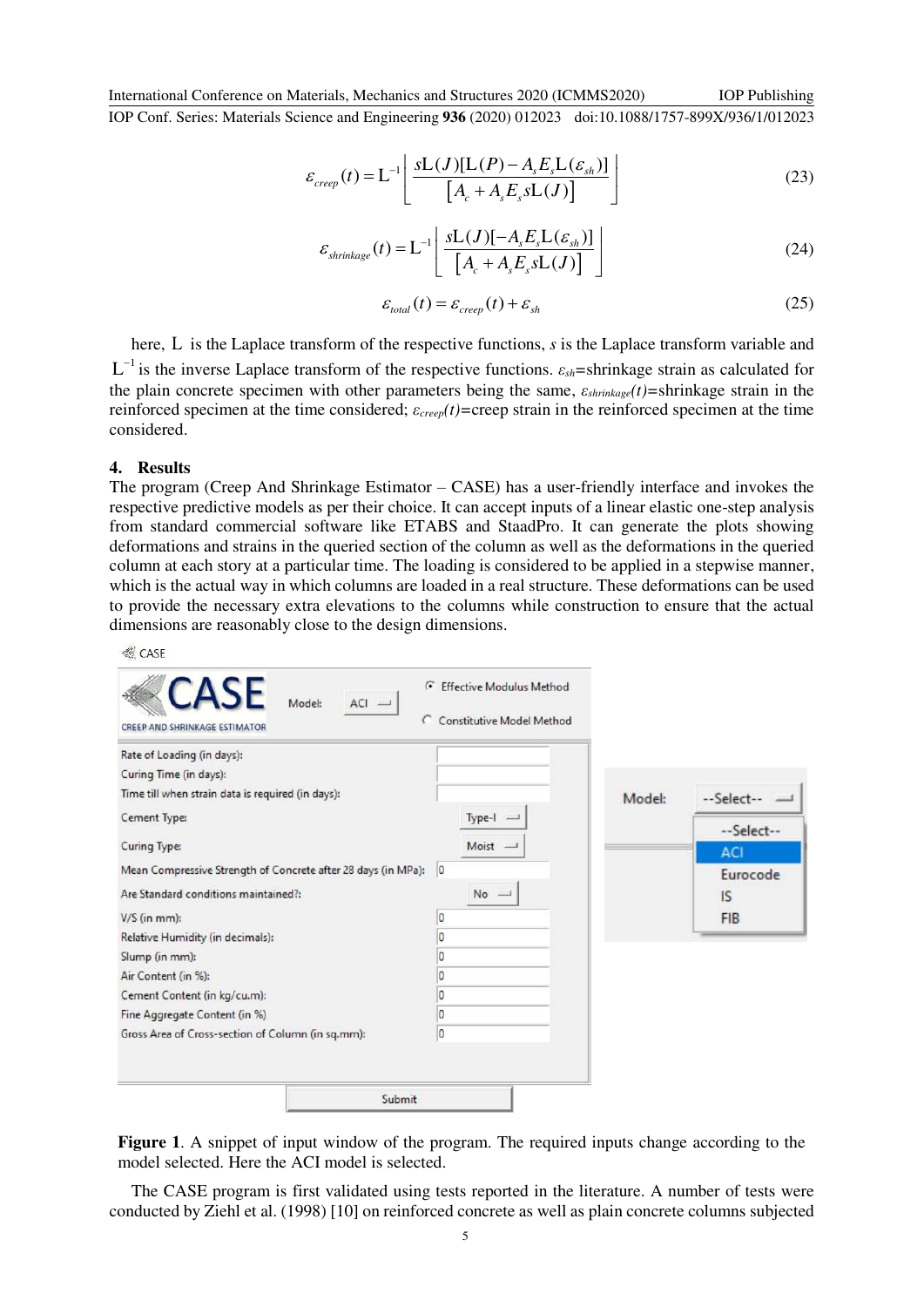to axial compression for a 450 days period. The column specimens were made using M27 concrete and compressive stress of  $0.4 \times f_c$  (10.8 MPa) was applied. The time-dependent strains are estimated using the ACI code and the effect of reinforcement is incorporated by applying the 'effective modulus method'. Figures 2a and 2b show the comparison of the experimental versus predicted time-dependent strains. It is seen that the strains predicted from the program are in good agreement with the experimental data.



**Figure 2**. Comparison of experimental versus the prediction using ACI code (a) for plain concrete column and (b) for reinforced concrete column (*p* =0.72%).

A sample ETABS model is generated for a 10 storeyed structure. The analysis and design are carried out in ETABS and the output file (in Microsoft Excel format) is imported to the developed program. The floor construction cycle has been assumed as 10 days. Results for a typical column (having a column name 149, which is located at the outer perimeter of the building) have been extracted and the creep, shrinkage and total strains have been plotted in figures 3a and 3b.



**Figure 3**. The strains and deformations in a particular part of the column in a story.

The designer and the construction engineer would be interested in estimating the casting level of the columns, such that the datum level is reached after the initial creep and shrinkage deformations stabilize. In this study, a stabilization period of two years has been assumed. The super-elevation levels for column '149' are plotted, both ignoring the effect of steel and including the effect of steel in figure 4. Here, the restraining effect of steel is clearly demonstrated. It can be seen that the time-dependent deformations would be over-estimated by about 15 percent if the effect of steel is ignored. This can have a significant influence on the differential axial shortening of the columns in a multi-storey structure.